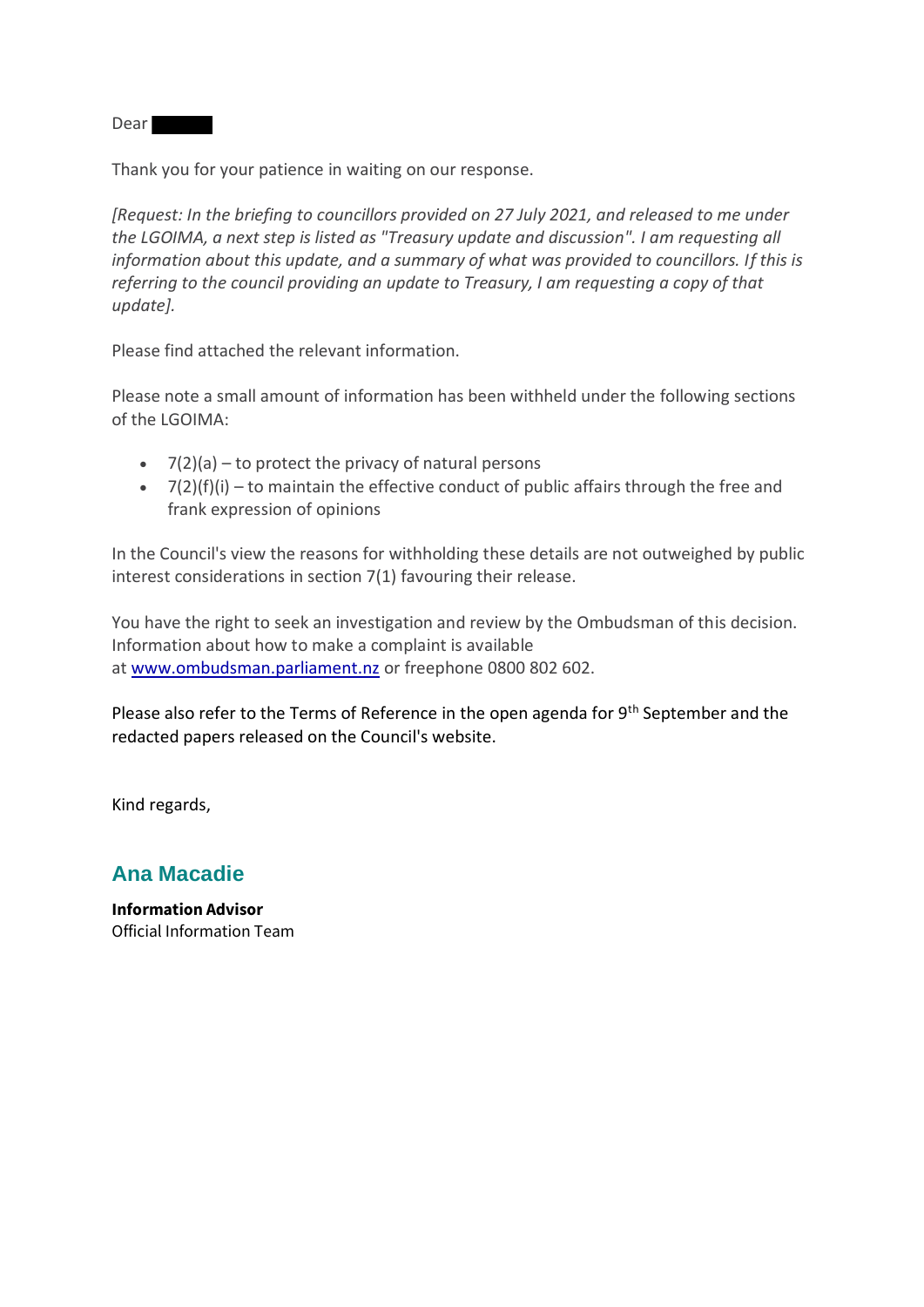

# Barry Bragg Curriculum Vitae @1.12.2020

Contact Details: Mobile:

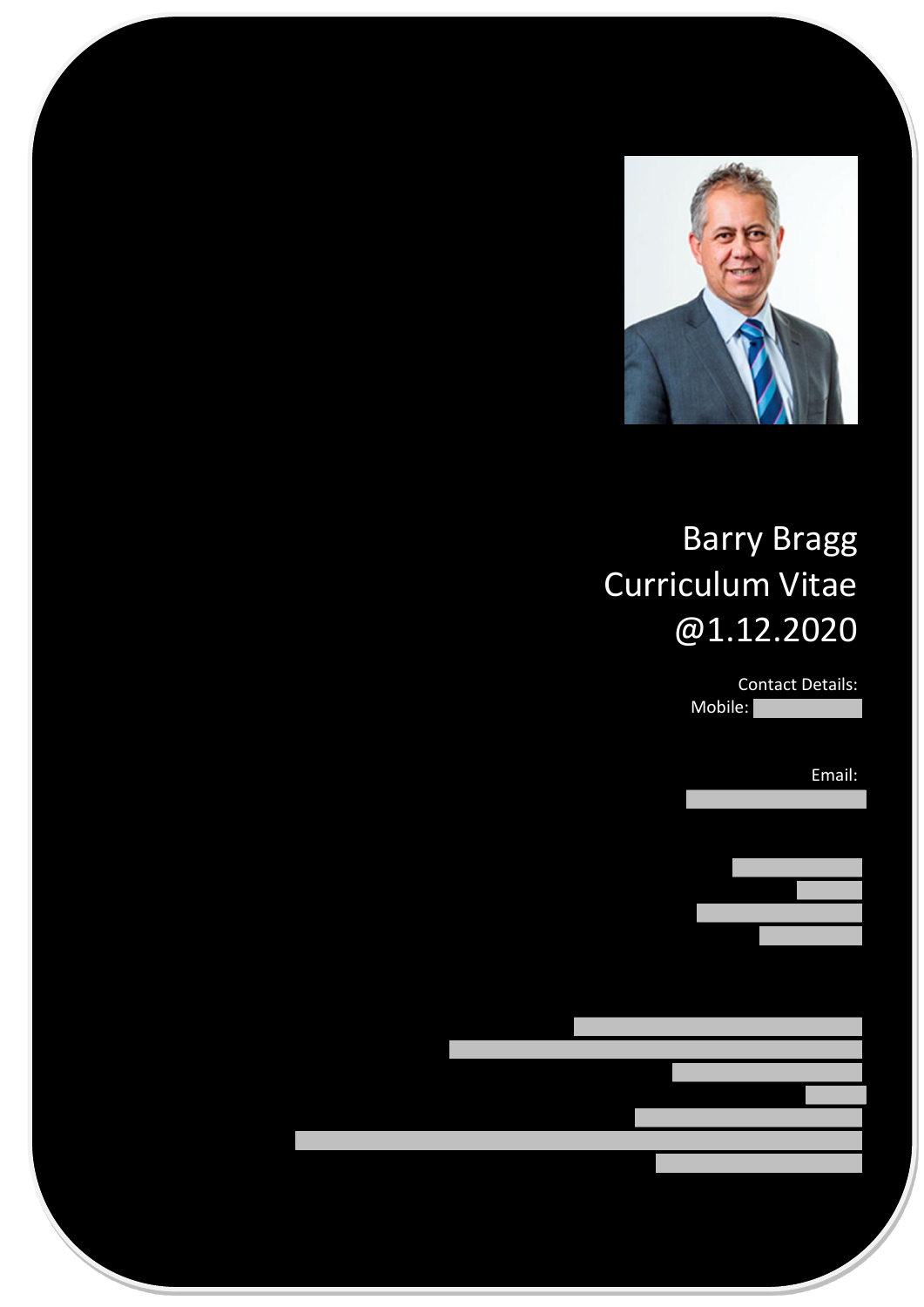#### **Governance and Interests Roles**

| Organisation                                                                                       | Role                                                                                                                                                          |                               | Current |
|----------------------------------------------------------------------------------------------------|---------------------------------------------------------------------------------------------------------------------------------------------------------------|-------------------------------|---------|
| <b>Stevenson Group Limited</b>                                                                     | Deputy Chairman                                                                                                                                               | Feb 2014 - present            | Υ       |
| Ngai Tahu Property Limited                                                                         | Chair since July 2012<br>Retired July 2019                                                                                                                    | Sept 2009 - 31 July<br>2019   | N       |
| Ngai Tahu Farming Limited                                                                          | Director                                                                                                                                                      | July 2014 - June 2016         | N       |
|                                                                                                    | Chairman                                                                                                                                                      | 1 July 2019 - present         | Υ       |
| Paenga Kupenga Limited                                                                             | Chairman                                                                                                                                                      | <b>June 2020</b>              | Υ       |
| Canterbury District Health Board                                                                   | Government appointed Board<br>Member, Chair Audit & Risk<br>Committee, Deputy Chair<br>Facilities Committee, Rem<br>Committee, Hospital Advisory<br>Committee | Nov 2016 - present            | Υ       |
| <b>Quarry Capital Limited</b>                                                                      | Independent Director                                                                                                                                          | Dec 2018 - present            | Υ       |
| (Property Syndication Company)                                                                     |                                                                                                                                                               |                               |         |
| <b>Farrell Construction Limited</b><br>(Commercial, Industrial and<br><b>Residential Property)</b> | Shareholder & Consultant                                                                                                                                      | April 2016 - present          | Υ       |
| Verum Group Limited                                                                                | Director                                                                                                                                                      | Sep 1996 – present            | Υ       |
| (Consulting, Testing & Analysis<br>and Research services for the<br>minerals industry)             | <b>Managing Director</b>                                                                                                                                      | Sept 2013 to 31 March<br>2019 |         |
| <b>Nuenz Limited</b>                                                                               | <b>Managing Director</b>                                                                                                                                      | March 2013 - present          | Υ       |
| ("start-up company producing<br>advanced materials)                                                |                                                                                                                                                               |                               |         |
| Canterbury West Coast Air                                                                          | Deputy Chair                                                                                                                                                  | Oct 2002 - present            | Υ       |
| Rescue Trust (CWART)                                                                               | Chair (2006-2011)                                                                                                                                             |                               |         |
| Straterra ("NZ Minerals<br>Industry")                                                              | Director                                                                                                                                                      | Nov 2018 - present            |         |
| NZ Flying Doctor Service Trust                                                                     | Deputy Chair                                                                                                                                                  | May 2014 - present            | Υ       |
| Air Rescue Service Limited                                                                         | Director                                                                                                                                                      | Dec 2002 - present            | Υ       |
| 100% subsidiary of CWART                                                                           |                                                                                                                                                               |                               |         |
| NZ Institute of Directors                                                                          | Member                                                                                                                                                        | $2007 - present$              | Υ       |
| NZ Institute of Chartered<br>Accountants                                                           | <b>Fellow CA</b>                                                                                                                                              | 2019 - present                | Υ       |
|                                                                                                    | 26 year member                                                                                                                                                | $1993 - present$              | Υ       |

Chair and Director of various Solid Energy subsidiary companies and alliance contracts. Solid Energy awarded the 2004 Supreme Exporter of the Year by Trade New Zealand.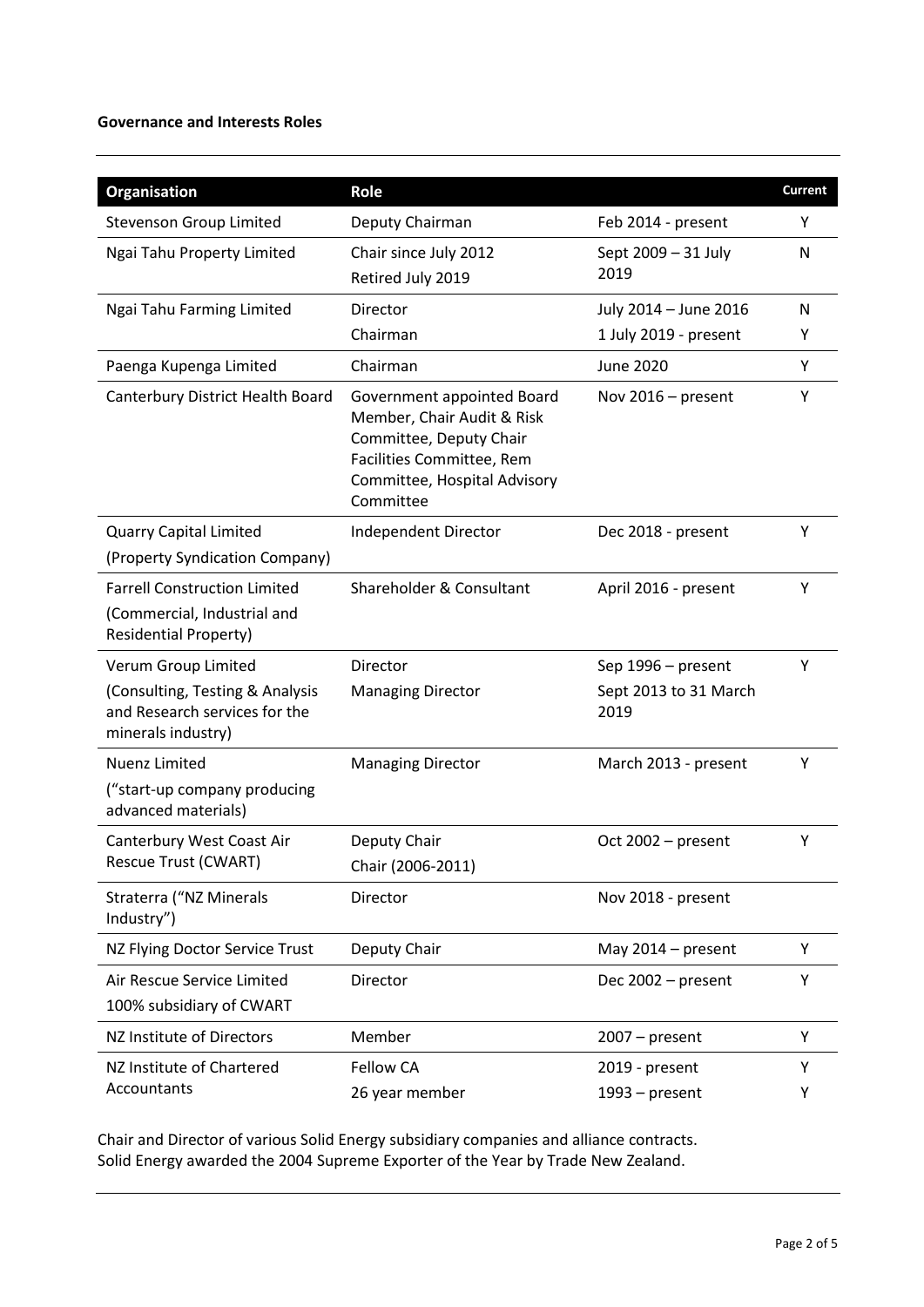## **Employment History**

| Organisation                   | Role                                                  |                        |  |
|--------------------------------|-------------------------------------------------------|------------------------|--|
| <b>Bragg Consulting Ltd</b>    | Managing Director Nuenz Limited                       | 1 March 2013 - present |  |
|                                | Senior Management Mentoring - two clients             | 1 Feb $2016$ – present |  |
| Solid Energy NZ Ltd            | <b>Group Manager Resources</b>                        | July 2012 - Feb 2013   |  |
| <b>Employment Record</b>       | <b>Chief Operating Officer</b>                        | Oct 2003 - Jun 2012    |  |
|                                | General Manager Solid Energy International            | Nov 2000 – Oct 2003    |  |
|                                | International Marketing Manager (CHC)                 | Apr 1997 – Oct 2000    |  |
|                                | <b>Commercial Manager (AKL)</b>                       | Oct 1995 – Mar 1997    |  |
| Coal Corporation               | <b>Commercial Manager (WGN)</b>                       | Apr 1994 – Sep 1995    |  |
|                                | Management Account (Huntly)                           | Feb 1993 – Mar 1994    |  |
| <b>Telecom Central Limited</b> | <b>Business Analyst Financial Strategy (Hamilton)</b> | Jun 1992 - Jan 1993    |  |
| Telecom Central Limited        | Various Accounting Roles (AKL)                        | Jan 1989 - Jun 1989    |  |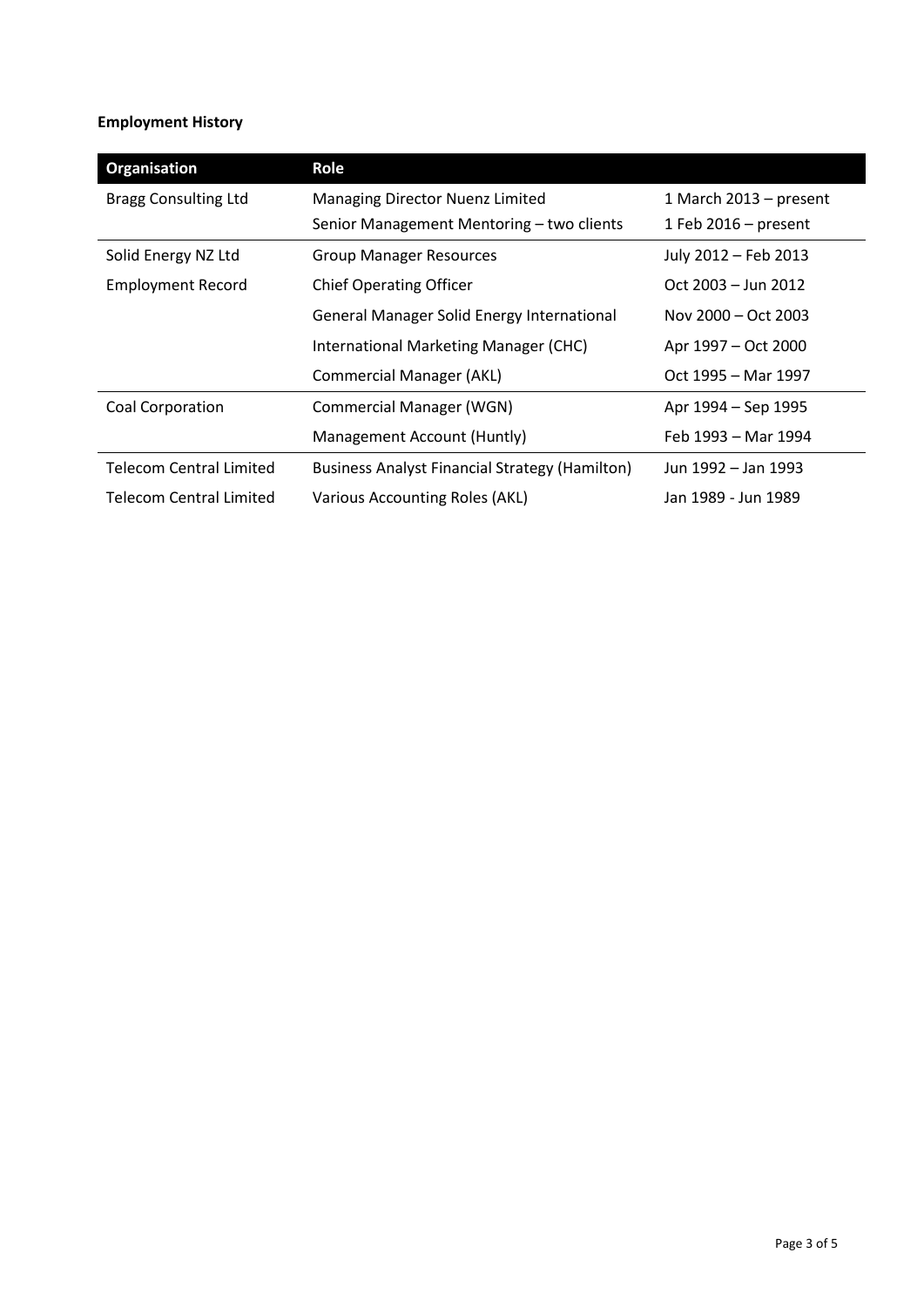### **Education History**

| Organisation                          | <b>Results</b>                                                                  |                |
|---------------------------------------|---------------------------------------------------------------------------------|----------------|
| Waikato University                    | Bachelor of Management Studies (majoring in<br><b>Accounting and Marketing)</b> | 1985-1988      |
| Institute of Chartered<br>Accountants | Fellow Chartered Accountant (CA) -<br>Membership 30417                          | 1993 - current |
|                                       | Professional continuing education                                               |                |
|                                       | Fellowship designation 2019                                                     |                |
| Institute of Directors                | Chairman's Course - 2 days                                                      | 2014           |
|                                       | Company Directors Course - five days.                                           | 2008           |
|                                       | Member since 2005                                                               |                |
|                                       | Professional continuing education                                               |                |
| <b>Queensland University</b>          | G3 Risk Management                                                              | 2009           |
| <b>External Provider</b>              | Leadership Coaching                                                             | 2000-2003      |
| <b>INSEAD</b>                         | <b>International Executive Programme</b>                                        | 2002           |
|                                       | France and Singapore                                                            |                |
| External Provider - Roz McKay         | <b>Strategy and Leadership Coaching</b>                                         | $2010 - 2013$  |
|                                       | Governance Reviews                                                              | 2014, 2015     |
|                                       |                                                                                 |                |



Community

- Scout Leader Halswell Scouts since 2003 Halswell Scout Assistant Troop Leader to 18<sup>th</sup> & 19<sup>th</sup> NZ Scout Jamboree and attended  $20^{Th}$  NZ Scout Jamboree. Awarded Merit Medal February 2015 by NZ Scout Association for services to scouts. Finished 1 February 2017.
- **EXECOAST COAST COAST AIR RESCUE Trust Trustee**
- Mana Waitaha Trust support Ngāi Tuahuriri housing projects.
- Long Cloud Youth Theatre Trust supporting young actors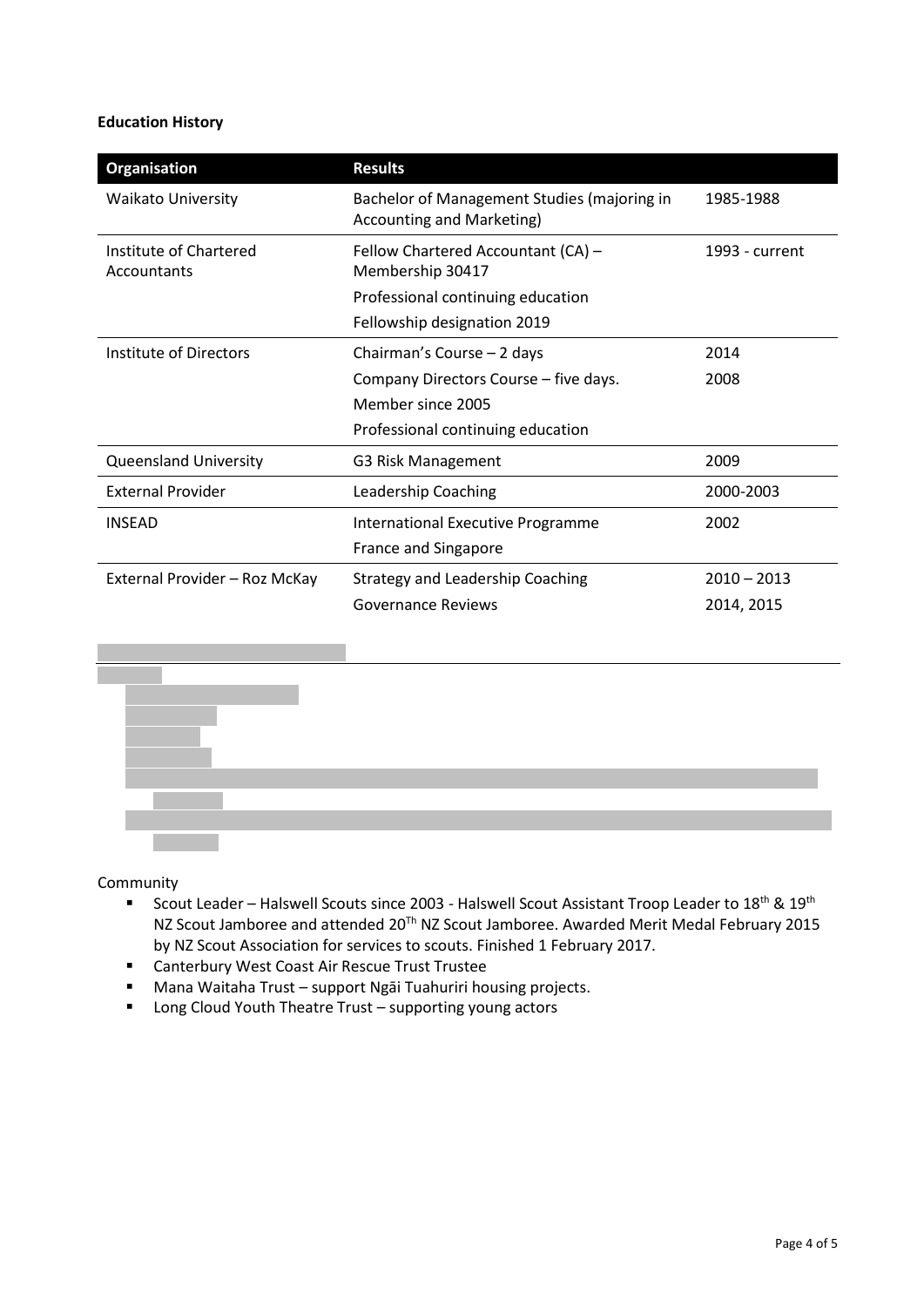#### **Referees:**

**Contact with referees to be discussed with Barry Bragg. Referees from Ngāi Tahu Holdings Group and other companies available on request.**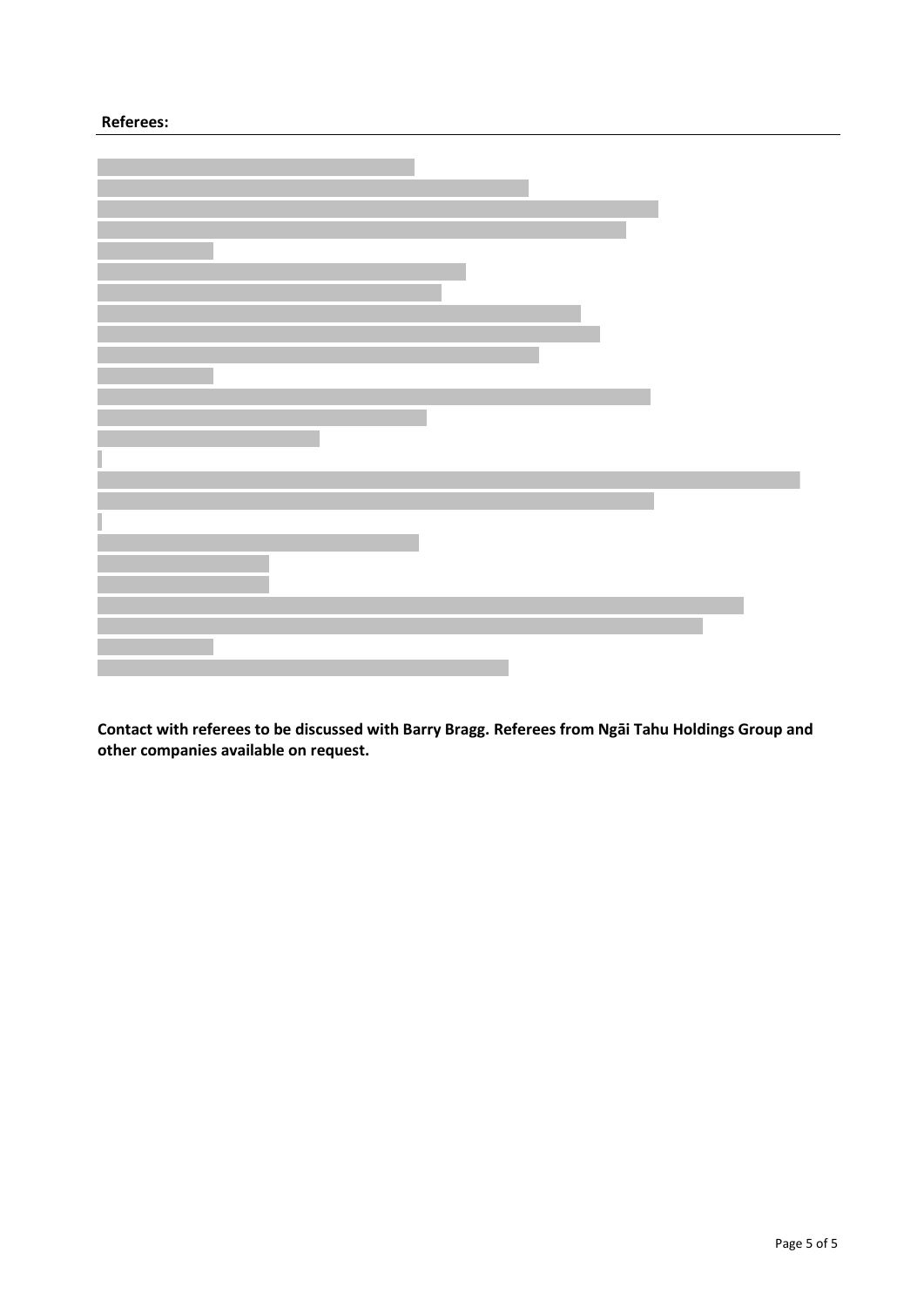From: **Richardson, Mary <Mary.Richardson@ccc.govt.nz><br>
<b>Sent:** Tuesday, 27 July 2021 4:00 PM **Sent:** Tuesday, 27 July 2021 4:00 PM **To:**  Barry Bragg CV 2020\_12.pdf

Hi - thanks for conversation today

Please find attached a copy of Barry Bragg's CV. He is currently a Director. As discussed a report is going to Council on Thursday recommending appointing him as interim chair.

I will send through other information asap, including

- PX Finance report
- PX Minute re escalation - Draft scope for governance review

Will also loop you in the governance review and send you draft report

Thanks again

Mary Richardson<br>General Manager, Citizens & Community<br>Christchurch City Council<br>E [Mary.Richardson@ccc.govt.nz](mailto:Mary.Richardson@ccc.govt.nz) | DDI<br>PO Box 73016 Christchurch 8154 New Zealand  $\sim$